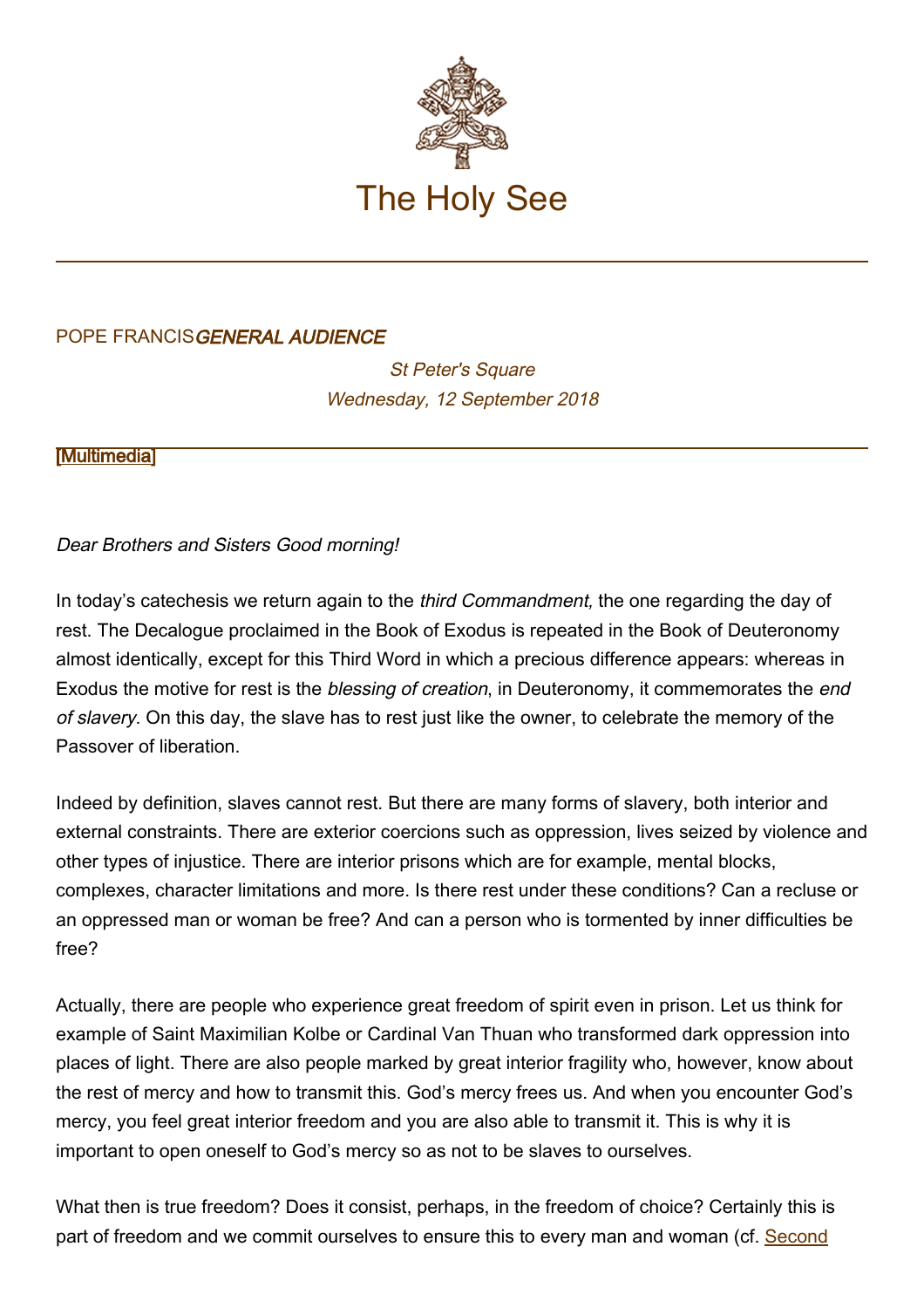[Vatican Ecumenical Council,](http://www.vatican.va/archive/hist_councils/ii_vatican_council/index.htm) Pastoral Constitution [Gaudium et Spes](http://www.vatican.va/archive/hist_councils/ii_vatican_council/documents/vat-ii_const_19651207_gaudium-et-spes_en.html), 73). But we very well know that being able to do what one wants is not enough to be truly free nor even to be happy. True freedom is much more.

Indeed there is slavery which shackles more than a prison, more than a panic attack, more than any other kind of imposition: it is *slavery to one's ego*.[1] Those people who spend the whole day in front of the mirror in order to see their ego. And one's own ego is taller than one's body. They are slaves to their ego. One's ego can become a slave driver that tortures a person wherever he or she is, and causes that person the greatest oppression, namely "sin", which is not the banal breach of a code, but the failure of existence and the condition of slavery (cf. Jn 8:34).[2]In the end, the ego is sin, saying: "I want to do this and I do not care if there is a limit, if there is a commandment, and I do not even care if there is love".

Let us think, for example of ego in human passions: the glutton, the lustful, the miserly, the quick tempered, the envious, the bitter, the arrogant — and so forth — they are slaves to their vices which oppress and torment them. There is no relief for the greedy because gluttony is the hypocrisy of the stomach that is full but makes one think it is empty. The hypocritical stomach makes one a glutton. We are slaves to the hypocritical stomach. There is no respite for the glutton and the lustful who must live for pleasure; the anxiety of possession destroys the miser; they always hoard money, hurting others; the fire of anger and the woodworm of envy ruin relationships. Writers say that envy makes the body and soul yellow, like a person with hepatitis: they turn yellow. The envious have a yellow soul because they can never have the fresh complexion of a healthy soul. Envy destroys. Bitterness which eschews all effort and makes life impossible; arrogant egocentricity; that ego I was talking about digs a trench between itself and others.

Dear brothers and sisters, who then is the real slave? Who is the one who knows no rest? Those who are not capable of love! And all these vices, these sins, this egoism distance us from love and they make us unable to love. We are our own slaves and we cannot love because love is always outgoing.

The third Commandment which invites us to celebrate freedom with rest is, for us Christians, a prophecy of the Lord Jesus who breaks the interior slavery of sin, in order to make mankind capable of loving. True love is true freedom: it detaches us from possession, rebuilds relationships, knows how to welcome and value others, transforms all toil into a joyful gift and makes us capable of communion. Love makes people free even in prison, even if one is weak and limited.

This is the freedom that we receive from our Saviour, our Lord Jesus Christ.